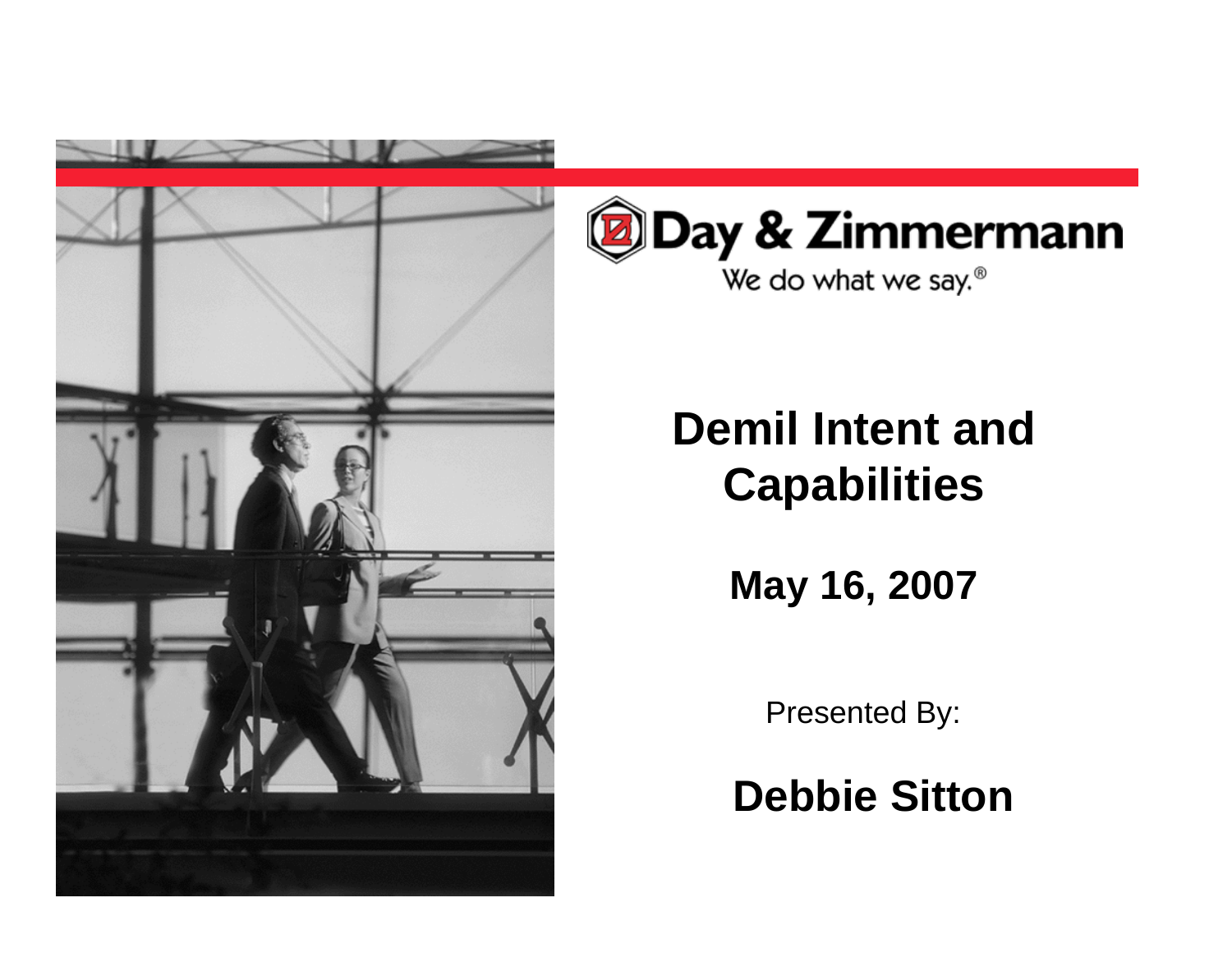

### **Hawthorne Army Depot Demil POCs**

#### **Herman Millsap**

- HWAD ACO CEA
- Herman.Millsap@us.army.mil
- 775-945-7002 or DSN 830-7002

#### **Ron Going**

- DZHC Munitions & Logistics Director
- Ronald.going@us.army.mil
- 775-945-7244 or DSN 830-7244

#### – Kirk Kyler

- •DZHC Ammunition Process Operations Manager
- •Kirk.kyler@us.army.mil
- •775-945-7300 or DSN 830-7300

#### **Debbie Sitton**

- •DZHC Production Planning & Business Development Manager
- Debbie.sitton@us.army.mil
- 775-945-7275 or DSN 830-7275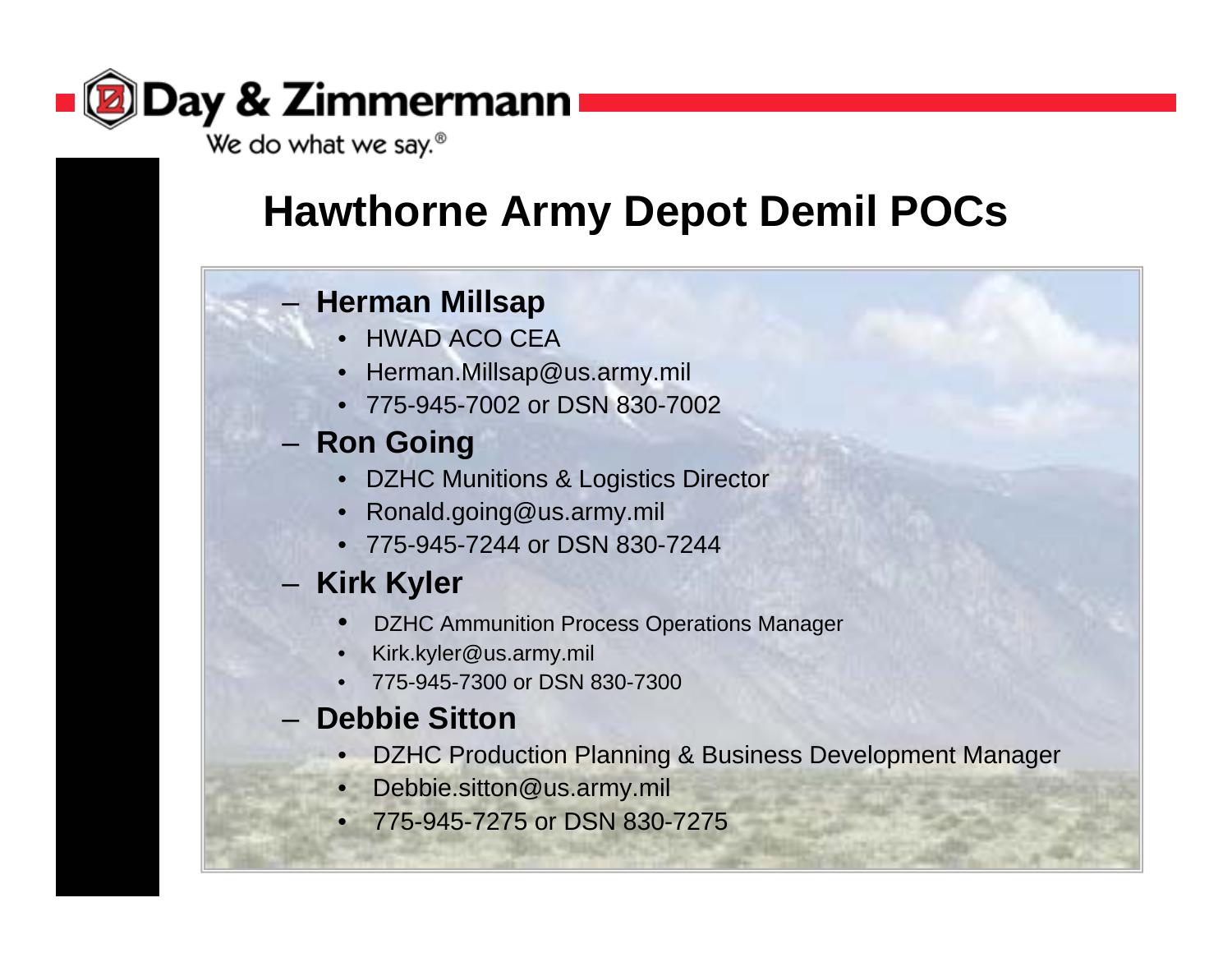

Demil Focus

- **Technology Sharing/Problem Solving as a group was main purpose**
- **Working Groups were set up to discuss specific issues**
	- • **IHCs/SPIs, Tritonal from 750# Bombs, 3X/5X designation, and funding levels, etc.**
	- **Presentations were given for current and future demil technologies**
	- **Discussions/status were provided for Commercial Demil Contracts**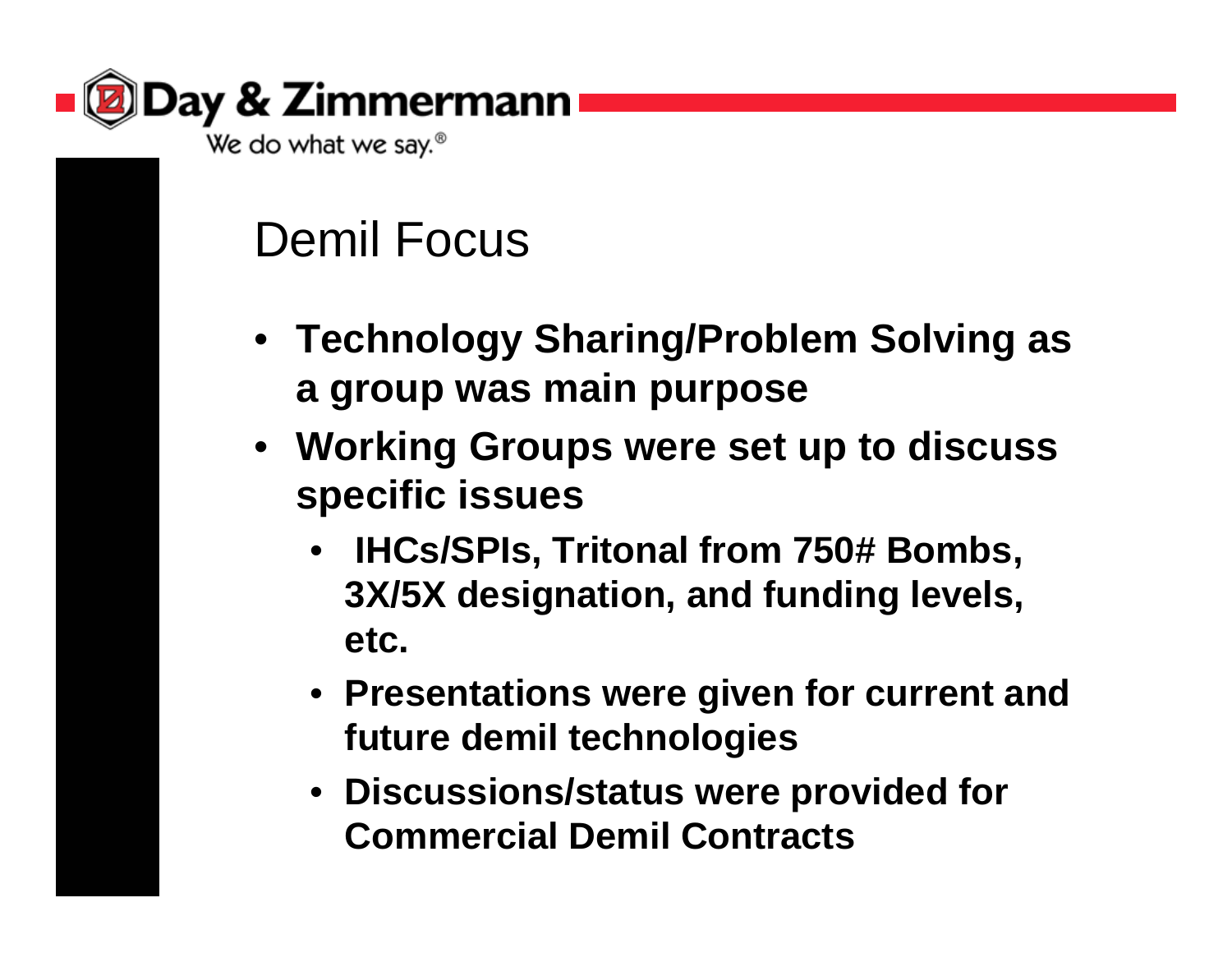

## Demil Situation

- Demil became big workload
- Demil technologies was shared between installations
- APE designed equipment from our WADF equipment
- By sharing technology, installations were able to facilitize for demil without "reinventing the wheel"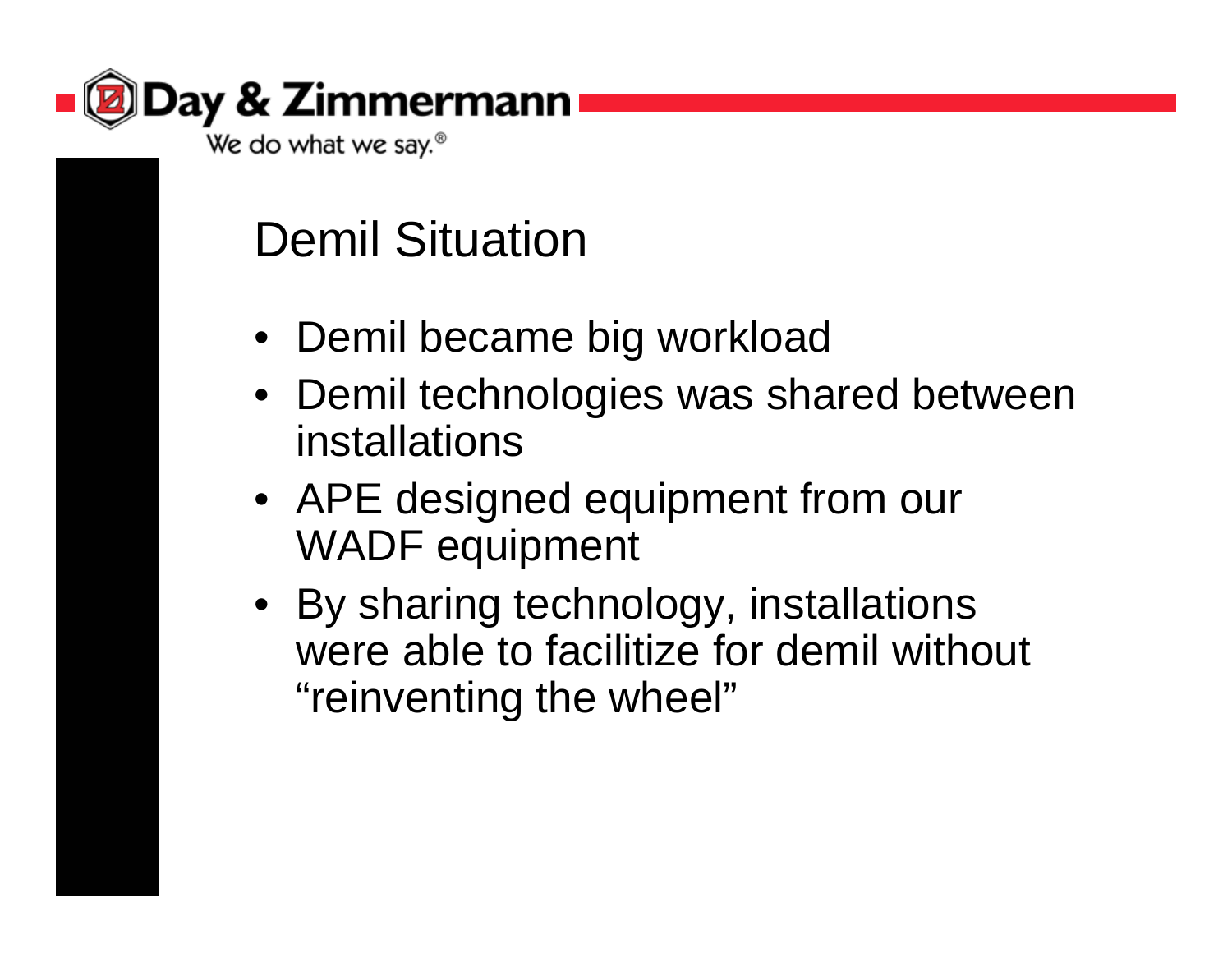

## Demil Intent

- Benefits of sharing
	- Problem Solving
	- Reduce incidents/accidents
	- Will not have to reinvent the wheel
	- Reduce demil stockpile in storage
	- Save the government/tax payers money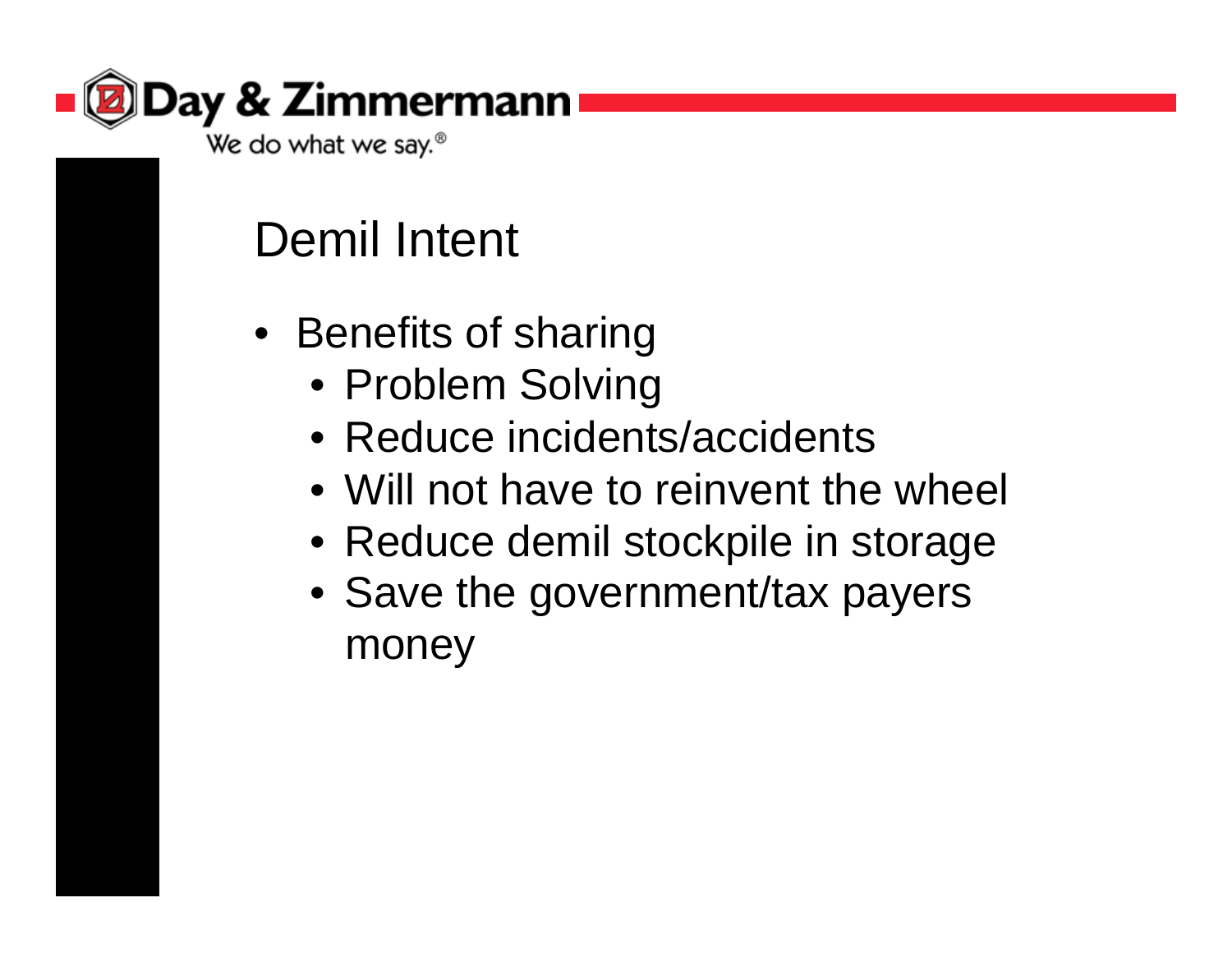

## Demil Today

- Installations are fighting for survival
	- This eliminates information sharing
- Demil stockpile is growing
- Costs to demil are increasing
- Storage is at max capacity
- Point we have over 25% of the demil stockpile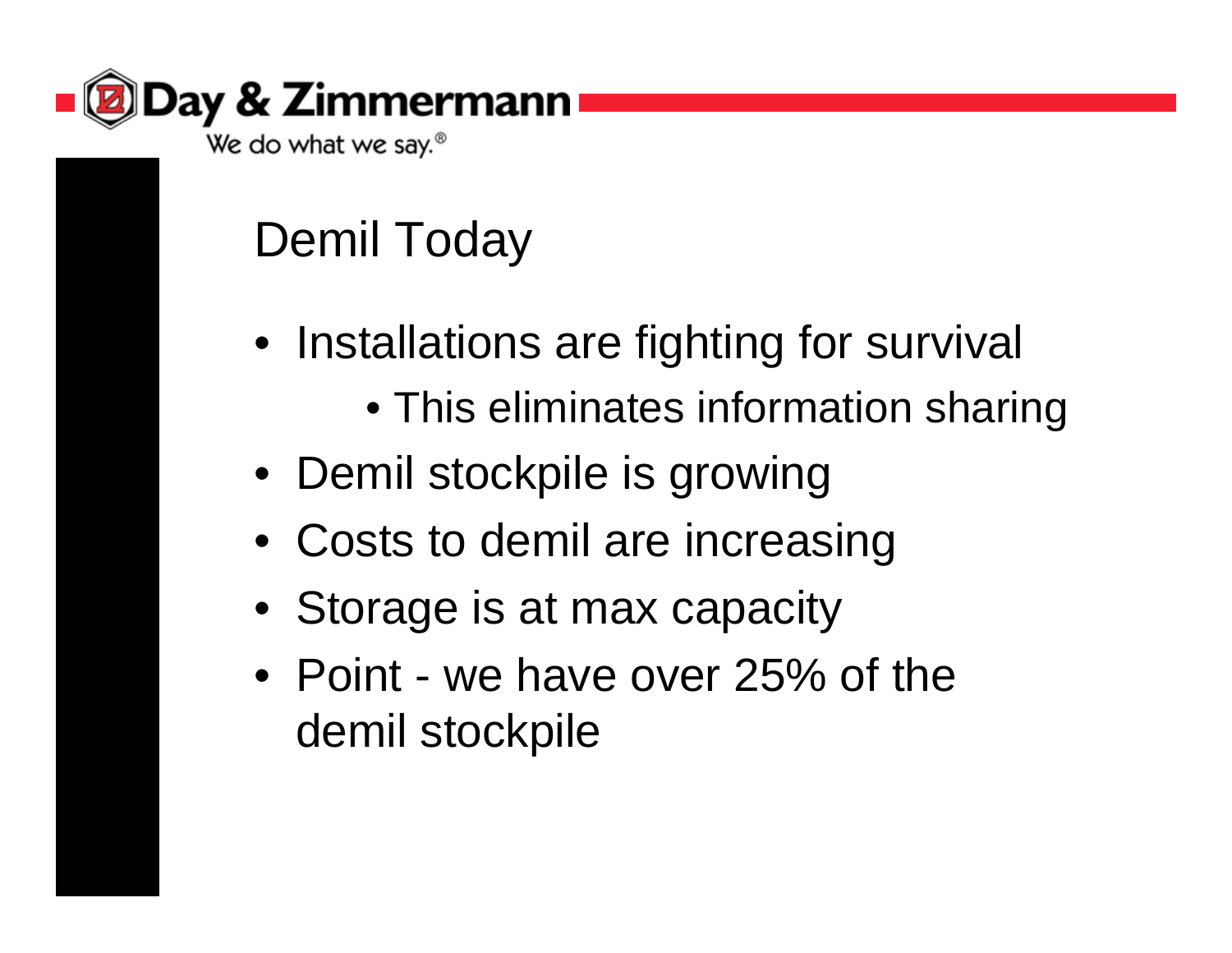

## Demil Future

- Our main goal is to support the warfighter
- To do this, we have to work together as a team
- If I can help you find ways to do things easier and safer – call and let's talk
- This in turn will ensure that we are doing the "right thing right"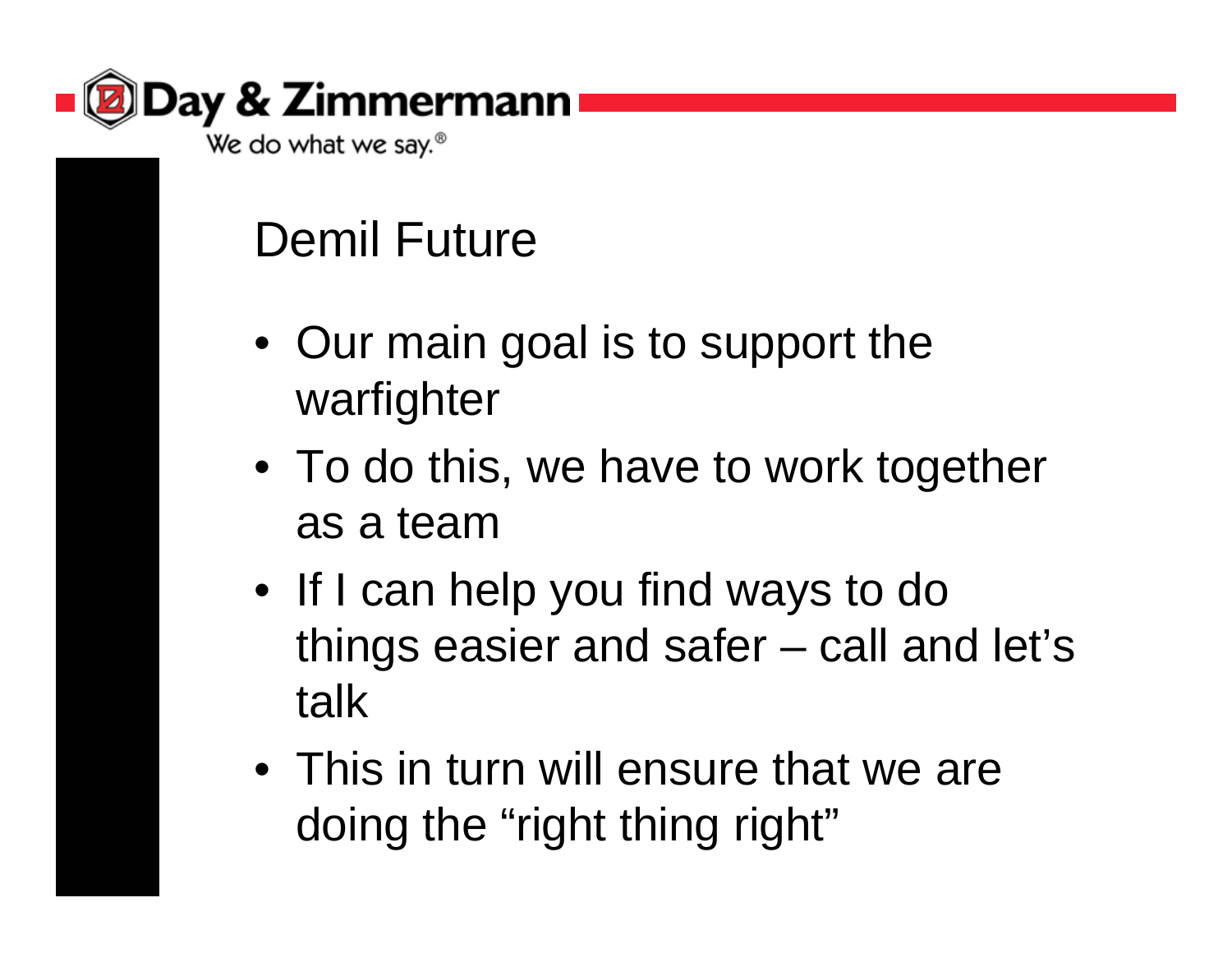

## Demil at Hawthorne

- Demil Capabilities
	- The following slides shows our demil processes both current and future
	- We are very fortunate to have the WADF and the other new technologies coming our way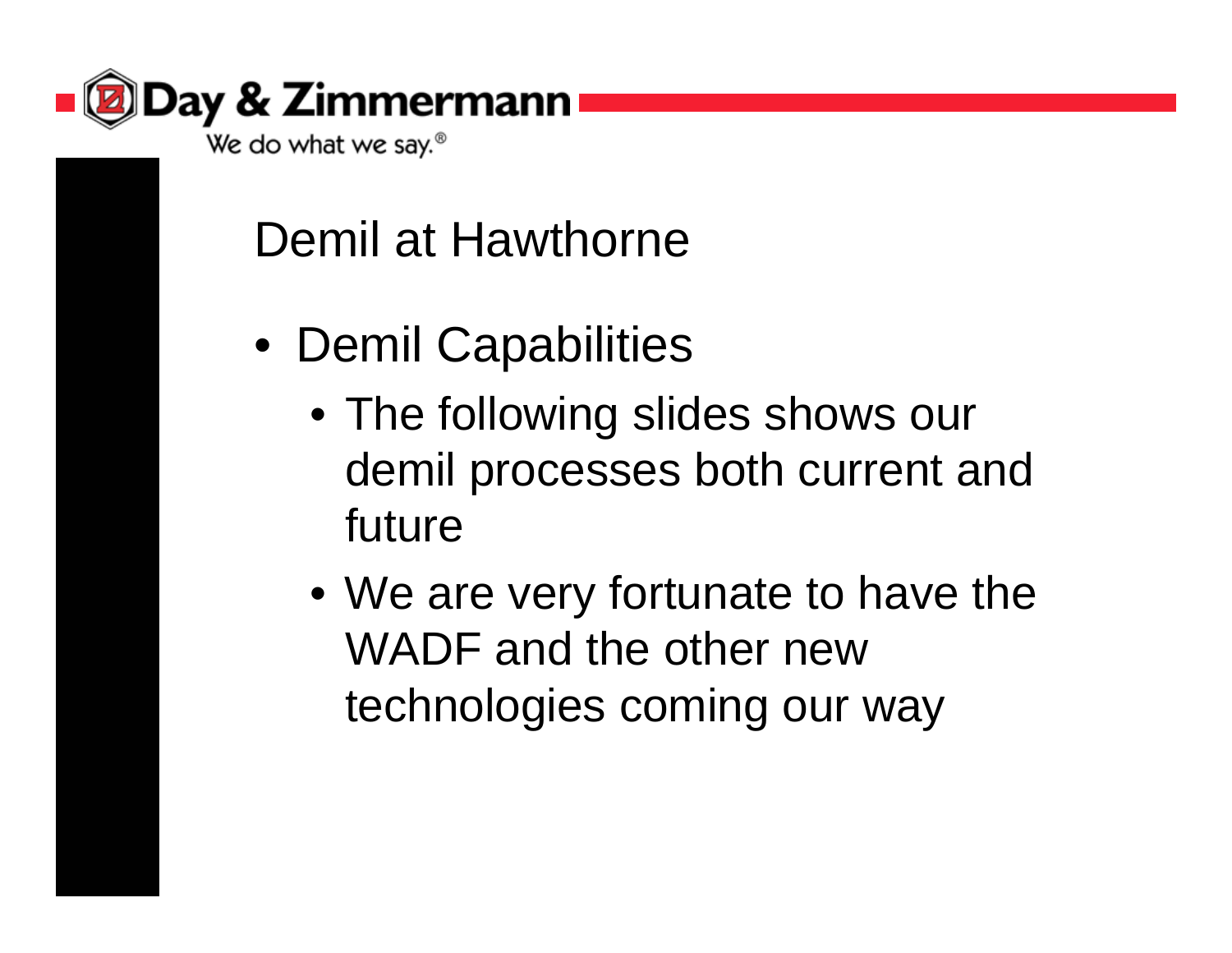

We do what we say.<sup>®</sup>

# **HWAD's Demil Capabilities**

• **AutoclaveMeltout andSteamout**



• **High Pressure Washout**





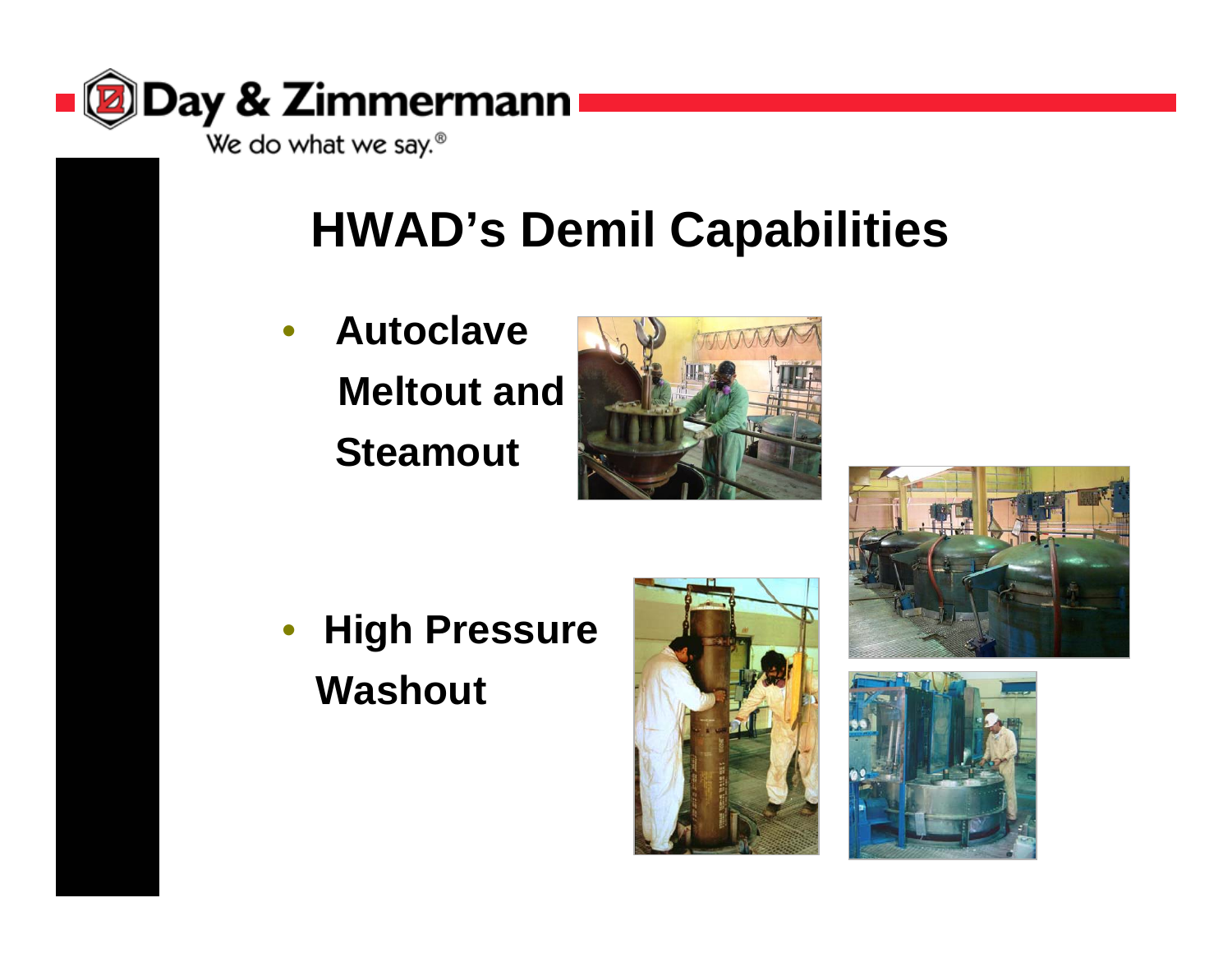

We do what we say.<sup>®</sup>

### **HWAD's Demil Capabilities (Continued)**

•**Saws**







• **Water Jet Cutting System**

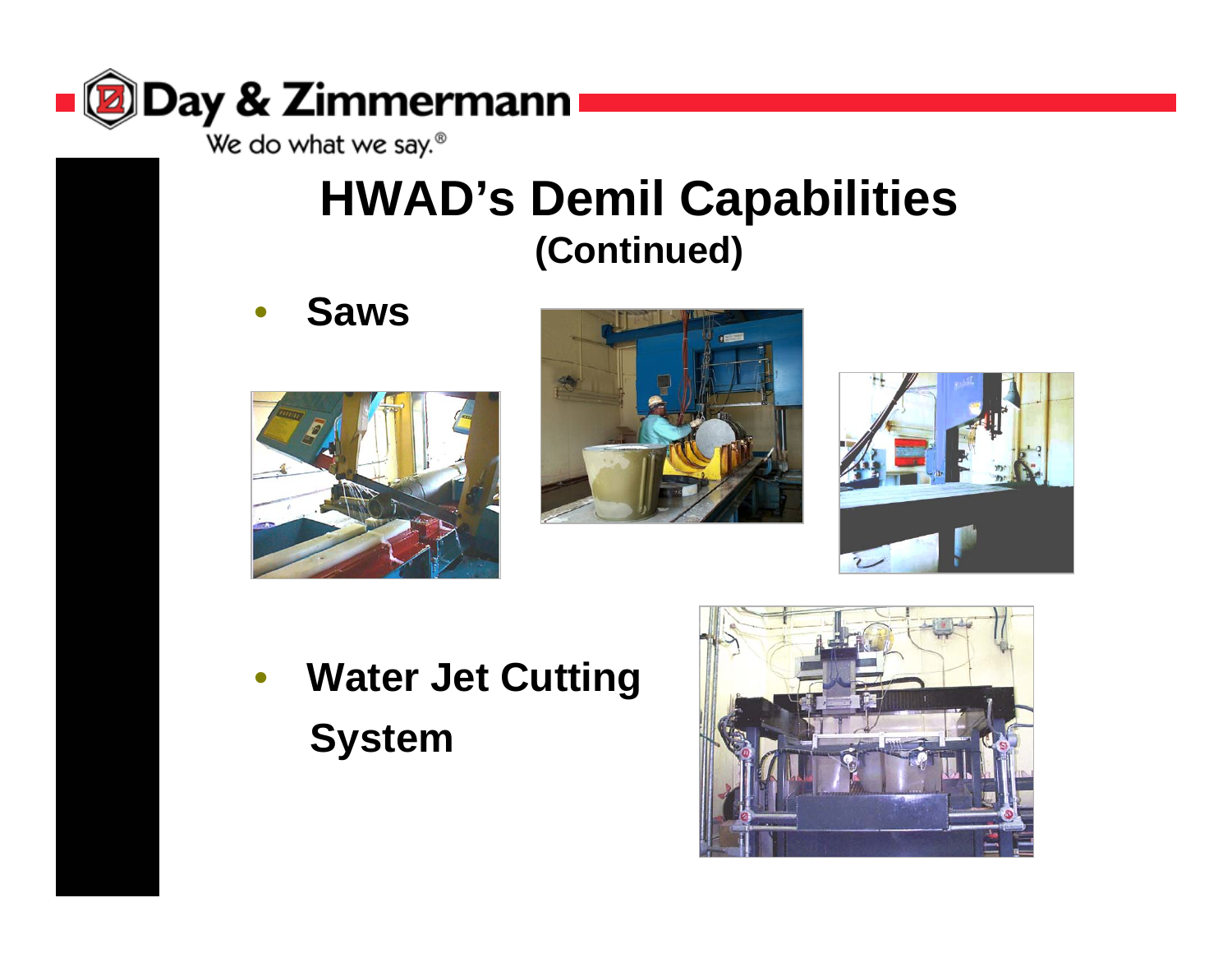

### **HWAD's Demil Capabilities (Continued)**

• **Flashing Furnace**



#### • **Hot Gas Decontamination**

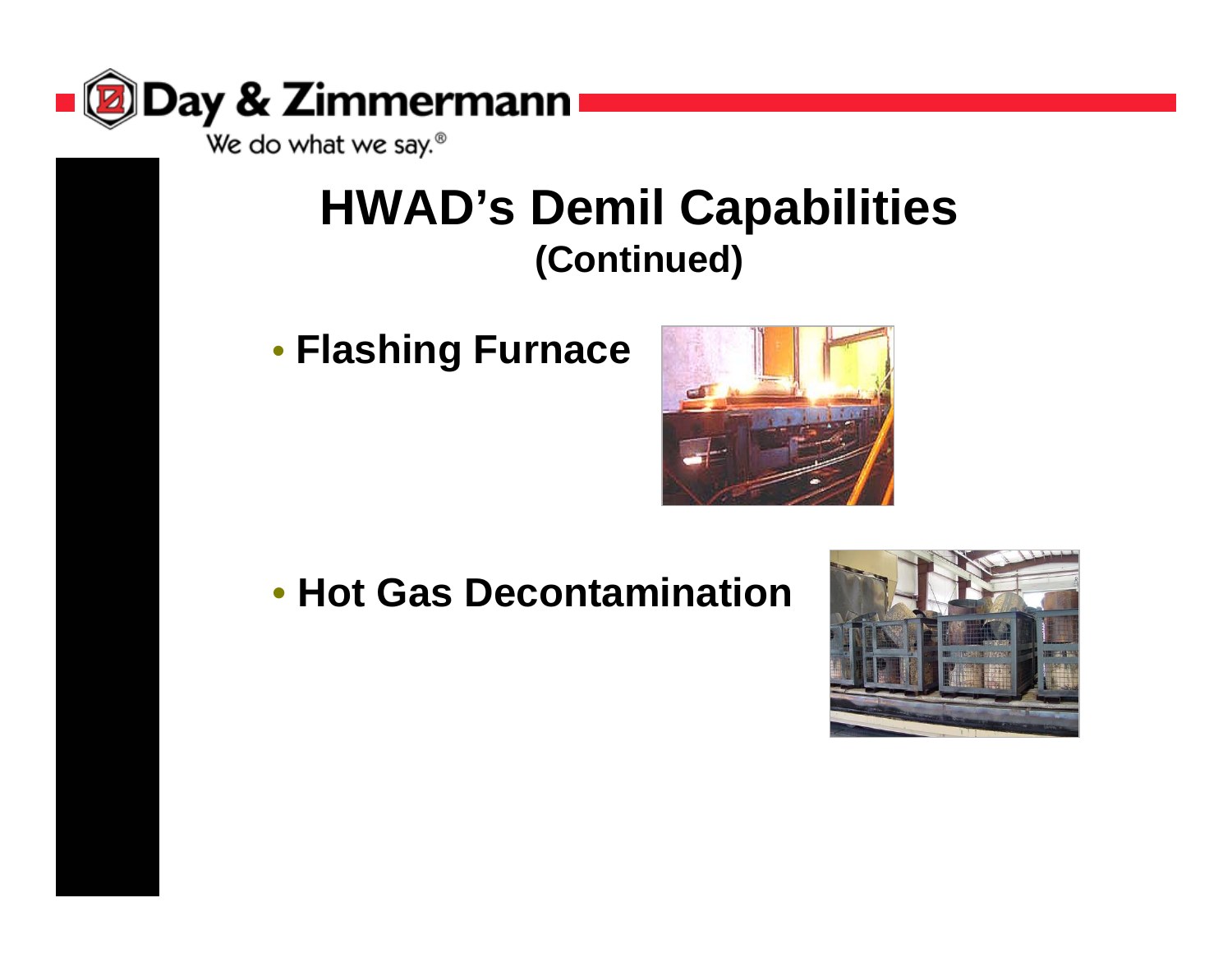

## **HWAD's Demil Capabilities**

- • **Range Scrap Processing Facility**
	- •**Inspect**
	- •**Decontaminate**
	- **Shred**
	- **Shear**
	- $\bullet$ **Bale**
	- **Torch**
	- **Analyze Metals**

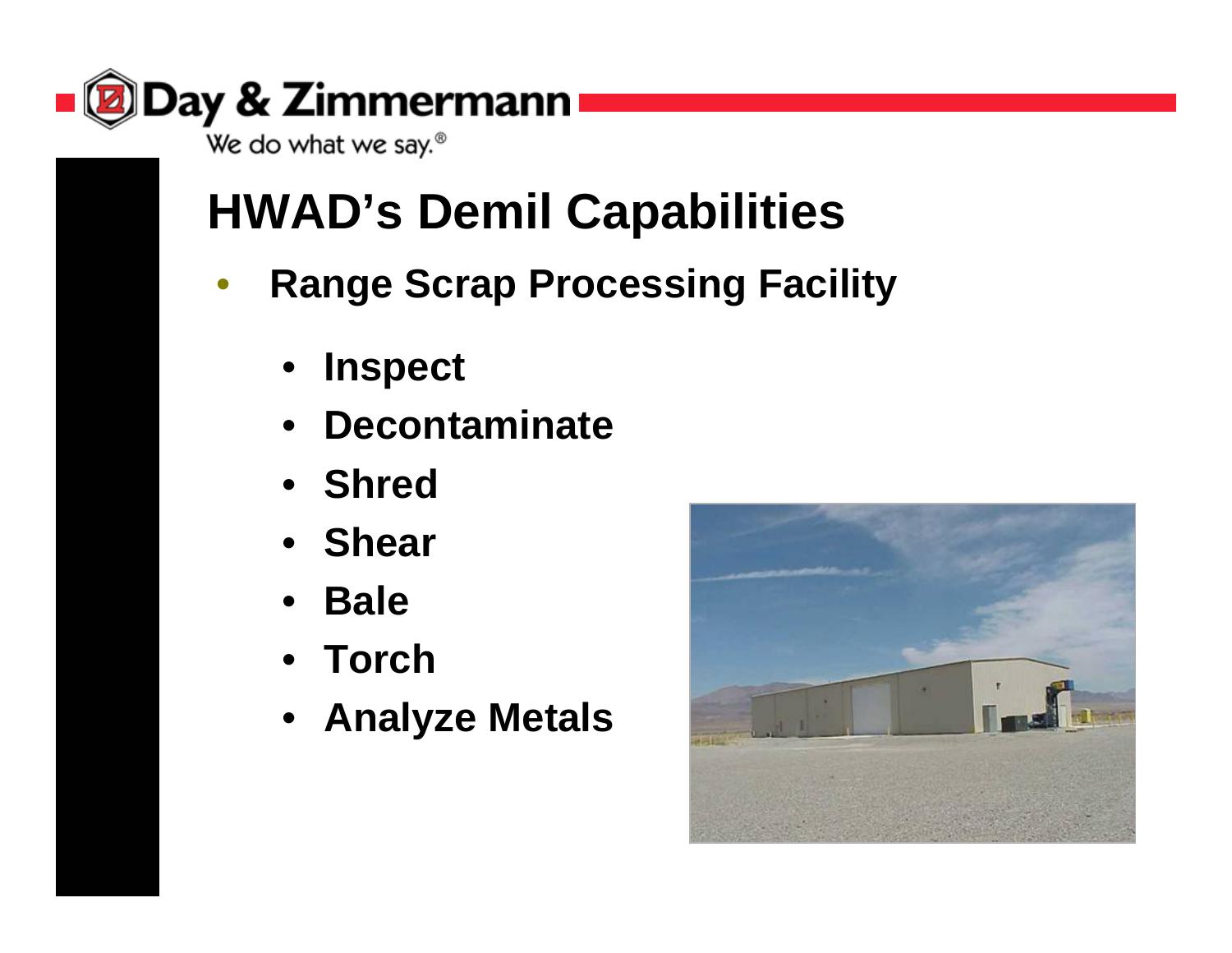

# **Services and Support Capabilities**

 $\bullet$ **Chemical Laboratory**



•**Water Treatment Facility**





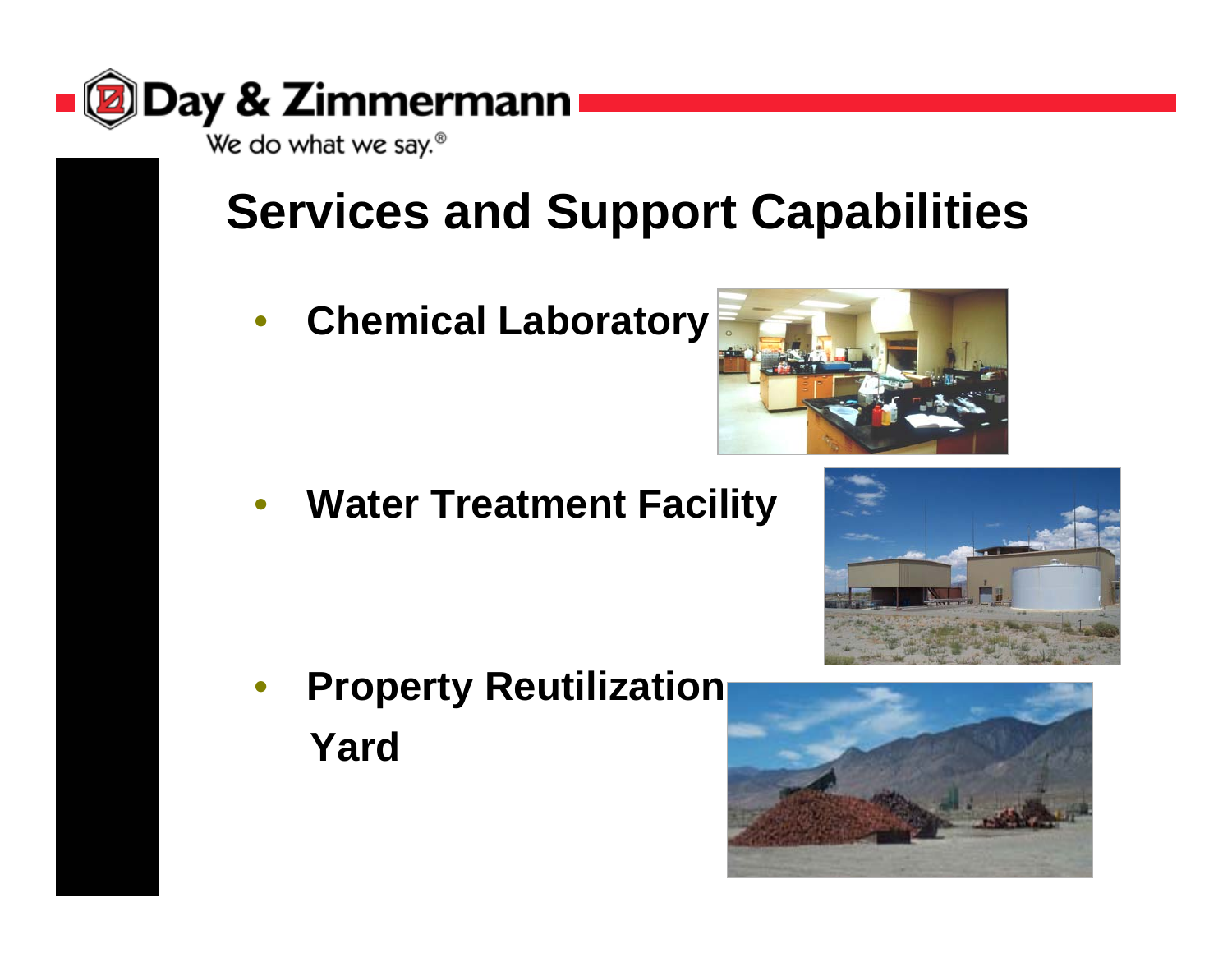

## **Future Capabilities**

- • **Plasma Ordnance Demilitarization System (PODS)**
	- **Designed to process items like:**
		- **Pyrotechnics**
- **Smokes**
- • **Dyes** • **Heavy Metals**
- **Riot Control AgentsIncendiary Items**
- **CADs and PADs**
- **Projected to be operational in 2007**

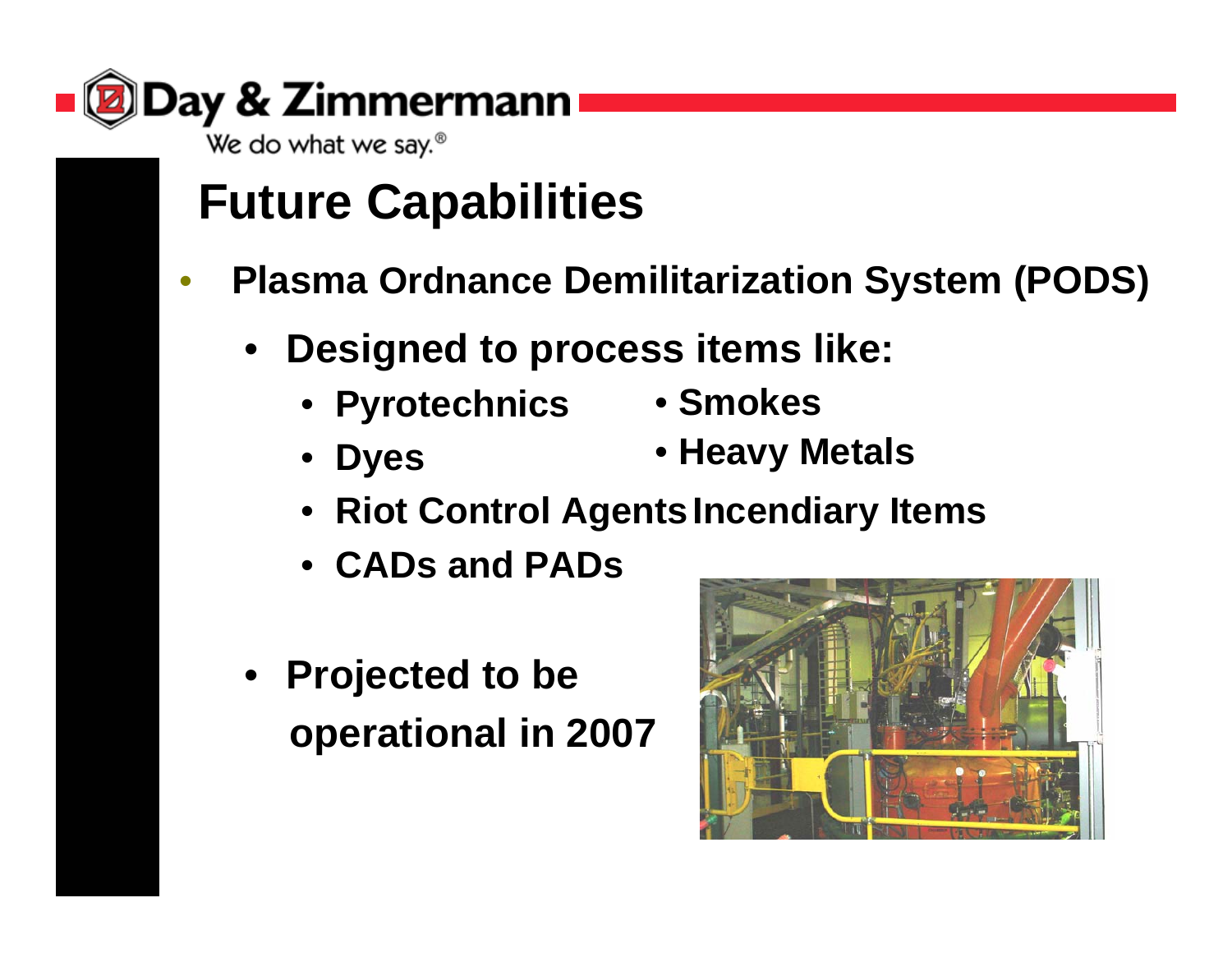

## **Future Capabilities (continued)**

- • **Rotary Furnace**
	- • **Designed to process items like:**
		- **Small Arms Ammunition up to 20MM rounds**
		- **Primers and Fuzes**
		- **Boosters**
		- **CADS and PADS**

•**Projected to be operational in 2007**

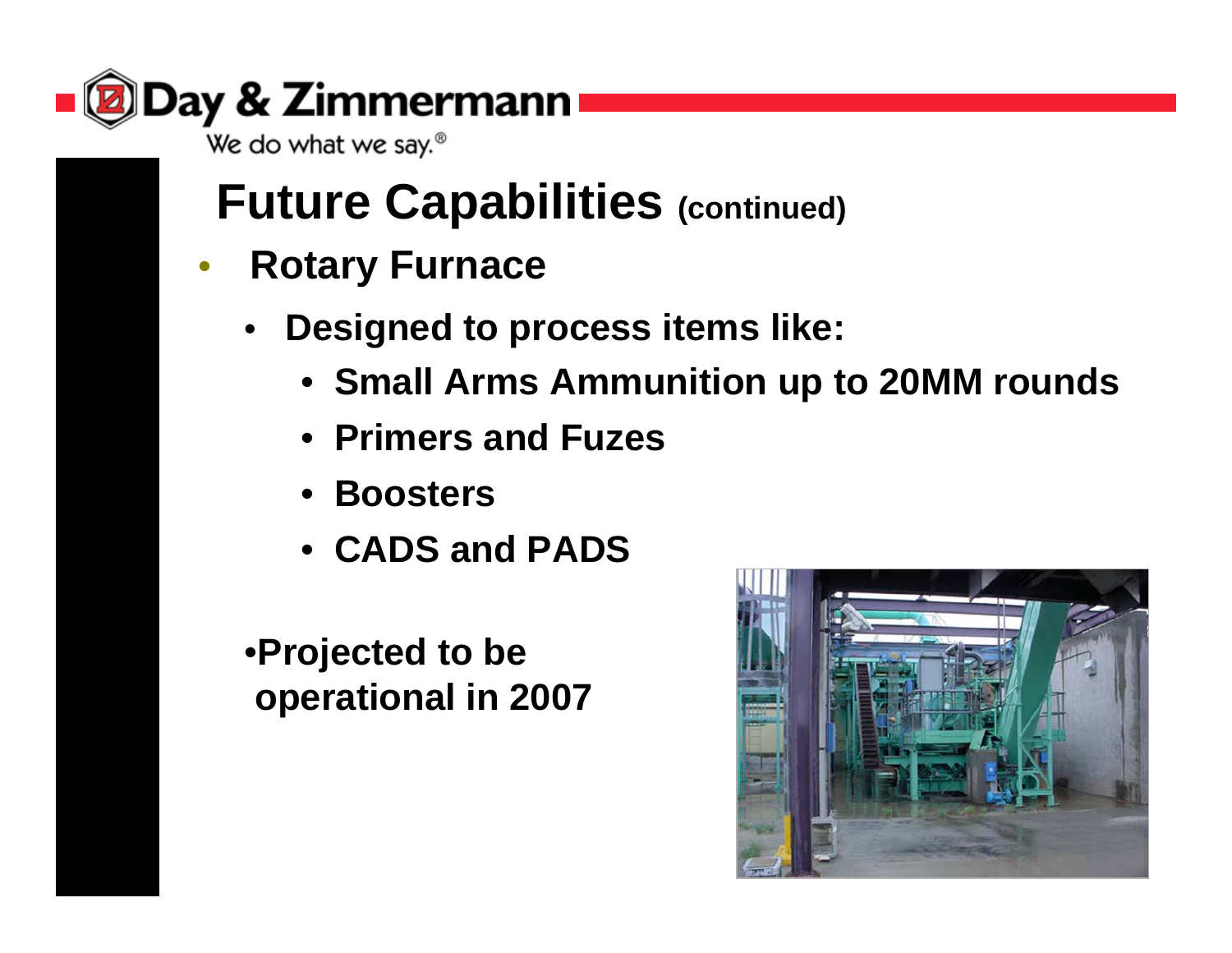

## **Future Capabilities (continued)**

- • **Bulk Energetics Demiltarization System (BEDS)**
	- • **Designed to process items like:**
		- **All types of propellant including unstable**
		- **High Explosives**
		- **Ammonium Picrate (Explosive D)**
	- **Projected to be operational in 2007**

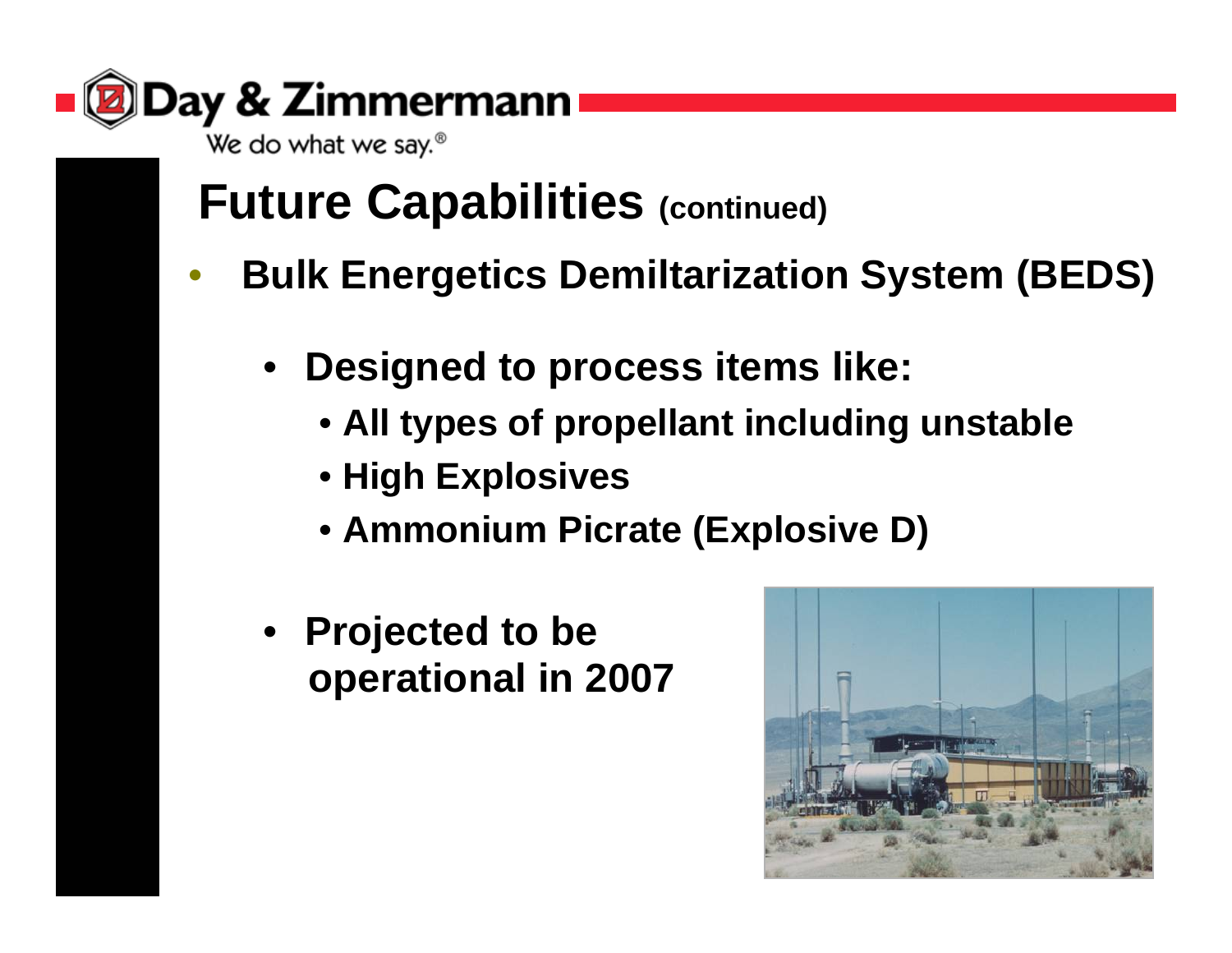

## **Future Capabilities (continued)**

- • **Blasting Agent Manufacturing Facility**
	- $\bullet$  **Designed to process stable propellant derived from demil and renovation projects. This includes:**
		- **Bulk Propellant**
		- **Propellant Charges**
		- **Mortar Propellant**
	- **Projected to be operational in 2008**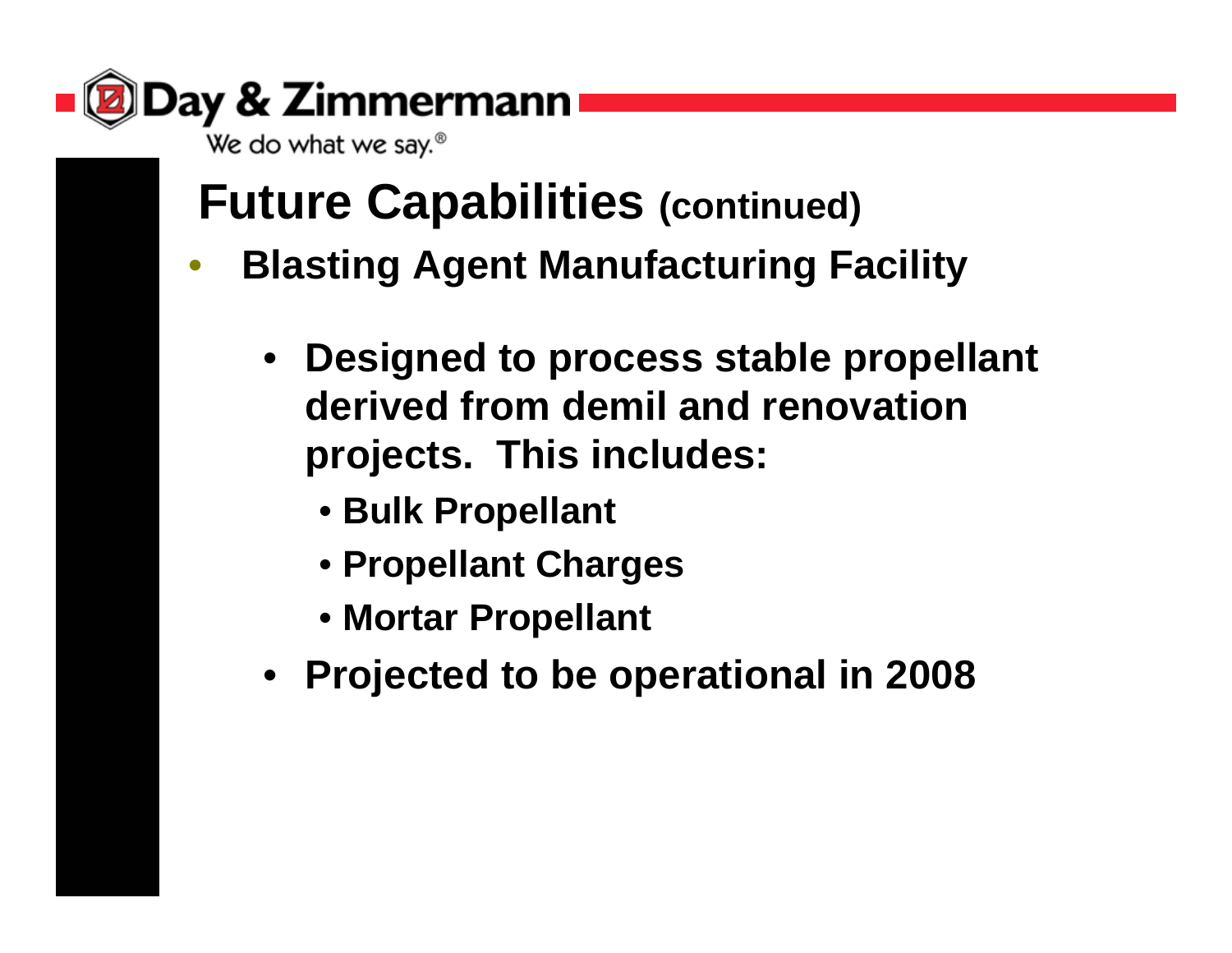

### **Future Capabilities (continued)**

- • **Cluster Bomb Unit (CBU) Download Facility**
	- •**Designed to demil CBUs safely**
	- •**Projected to be operational in 2008**